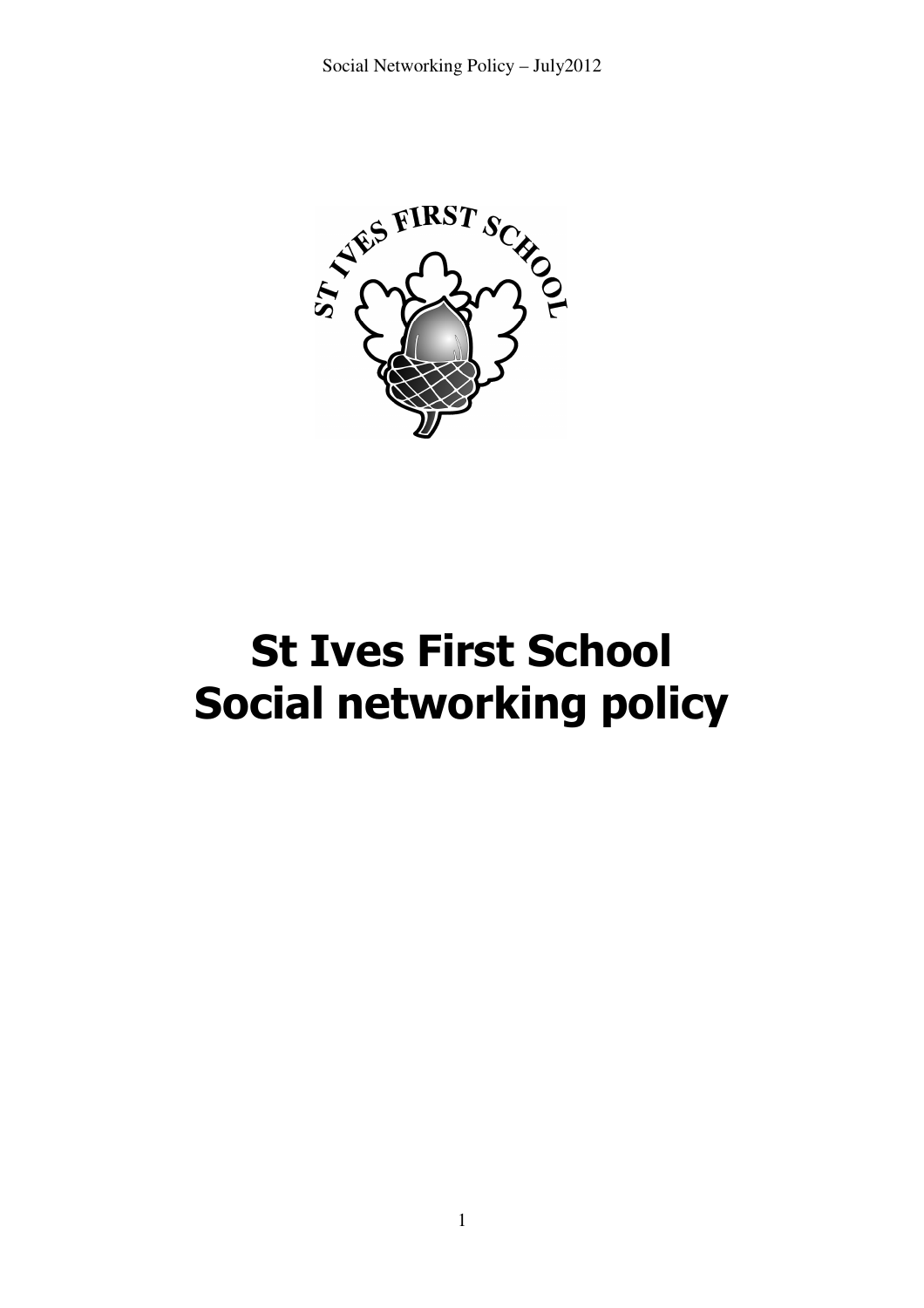

# **Social Networking Policy**

# **Contents**

|--|--|

| 2.1              |   |
|------------------|---|
| $2.2\phantom{0}$ |   |
| 2.3              |   |
| 2.4              |   |
| 2.5              |   |
| 2.6              |   |
| 2.7              |   |
| 2.8              |   |
|                  |   |
|                  |   |
|                  | 9 |
|                  |   |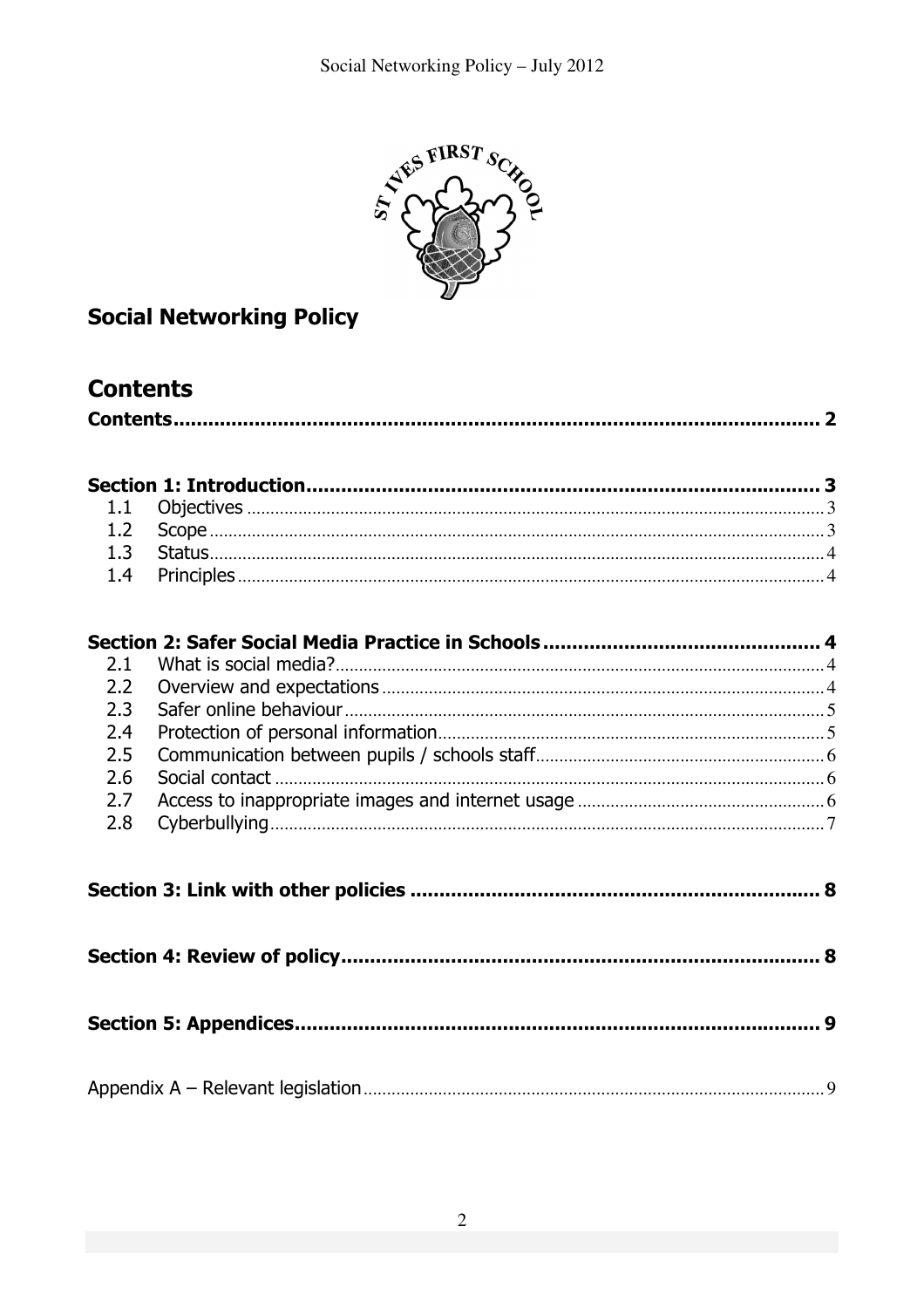# Section 1: Introduction

# 1.1 Objectives

- 1.1.1 This policy sets out St. Ives First School policy on social networking. New technologies are an integral part of our lives and are powerful tools which open up teaching and learning opportunities for schools' staff in many ways. This document aims to:
	- $\triangleright$  Assist schools' staff working with children to work safely and responsibly with the internet and other communication technologies and to monitor their own standards and practice
	- $\triangleright$  Set clear expectations of behaviour and/or codes of practice relevant to social networking for educational, personal or recreational use
	- $\triangleright$  Give a clear message that unlawful or unsafe behaviour is unacceptable and that, where appropriate, disciplinary or legal action will be taken
	- $\triangleright$  Support safer working practice
	- $\triangleright$  Minimise the risk of misplaced or malicious allegations made against adults who work with pupils
	- $\triangleright$  Reduce the incidence of positions of trust being abused or misused
- 1.1.2 Whilst every attempt has been made to cover a wide range of situations, it is recognised that this policy cannot cover all eventualities. There may be times when professional judgements are made in situations not covered by this document, or which directly contravene the standards outlined in this document. It is expected that in these circumstances staff in schools will always advise their headteachers of the justification for any such action already taken or proposed. Headteachers will in turn seek advice from the Schools' HR team where appropriate.
- 1.1.3 This policy takes account of employment legislation and best practice guidelines in relation to social networking in addition to the legal obligations of governing bodies and the relevant legislation listed at appendix A.
- 1.1.4 This policy has been agreed following consultation with the recognised trade unions and professional associations.

# 1.2 Scope

- 1.2.1 This document applies to all staff who work in St. Ives First School as adopted by the governing body. This includes teachers, support staff, supply staff, governors, contractors and volunteers.
- 1.2.2 It should be followed by any adult whose work brings them into contact with pupils. References to staff should be taken to apply to all the above groups of people in schools. Reference to pupils means all pupils at the school including those over the age of 18.
- 1.2.3 This policy should not be used to address issues where other policies and procedures exist to deal with them. For example any alleged misconduct which falls within the scope of the management of allegations policy requires the school to comply with additional child protection requirements as set out in that policy.
- 1.2.3 The local authority is not able to accept liability for any actions, claims, costs or expenses arising out of a decision not to follow this recommended policy and its guidance, where it is found that the governing body has been negligent or acted in an unfair or discriminatory manner in exercising its employment powers.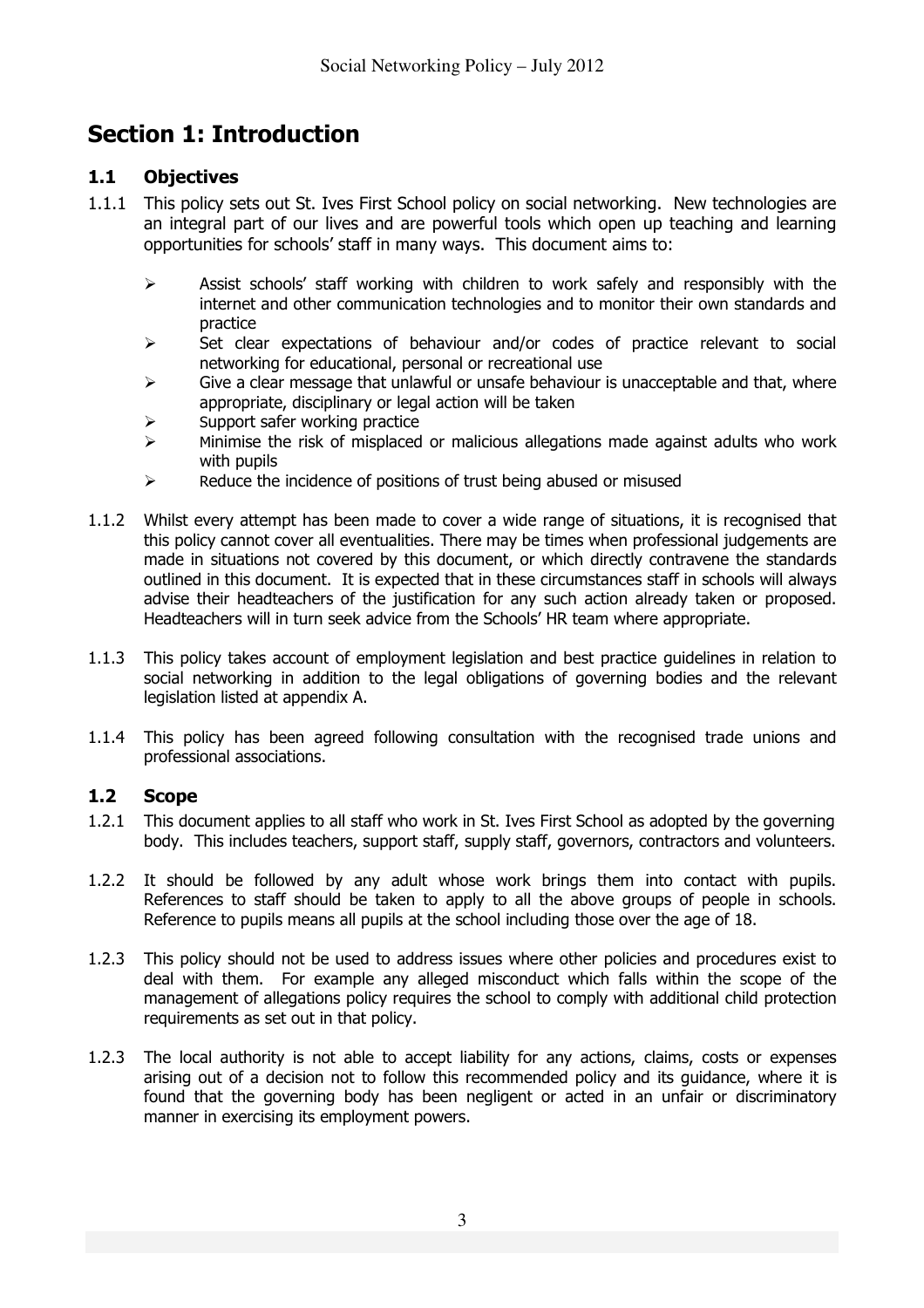# 1.3 Status

1.3.1 This document does not replace or take priority over advice given by HR, the Safeguarding Unit or the school's Codes of Conduct, dealing with allegations of abuse, other policies issued around Safeguarding, E-Safety or IT issues (email, ICT and data protection policies), but is intended to both supplement and complement any such documents. This guidance has been agreed with the trade unions.

# 1.4 Principles

- Adults who work with pupils are responsible for their own actions and behaviour and should avoid any conduct which would lead any reasonable person to question their motivation and intentions.
- Staff in schools should work and be seen to work, in an open and transparent way.
- Staff in schools should continually monitor and review their practice in terms of the continually evolving world of social networking and ensure they follow the guidance contained in this document.

# Section 2: Safer Social Media Practice in Schools

# 2.1 What is social media?

- 2.1.1 For the purpose of this policy, social media is the term commonly used for websites which allow people to interact with each other in some way – by sharing information, opinions, knowledge and interests. Social networking websites such as Facebook, bebo and MySpace are perhaps the most well known examples of social media but the term also covers other web based services such as blogs, video and audio podcasts, wikis, message boards, photo document and video sharing websites such as YouTube and micro blogging services such as Twitter. This definition of social media is not exhaustive as technology develops with new ways of communicating advancing every day.
- 2.1.2 For the purpose of this document the terminology Social Media is not exhaustive and also applies to the use of communication technologies such as mobile phones, cameras, PDAs / PSPs or other handheld devices and any other emerging forms of communications technologies.

# 2.2 Overview and expectations

- 2.2.1 All adults working with pupils have a responsibility to maintain public confidence in their ability to safeguard the welfare and best interests of pupils. It is therefore expected that they will adopt high standards of personal conduct in order to maintain the confidence and respect of their colleagues, pupils or students, public in general and all those with whom they work in line with the school's code of conduct. Adults in contact with pupils should therefore understand and be aware that safe practice also involves using judgement and integrity about behaviours in places other than the work setting.
- 2.2.2 The guidance contained in this policy is an attempt to identify what behaviours are expected of schools' staff who work with pupils. Anyone whose practice deviates from this document and/or their professional or employment-related code of conduct may bring into question their suitability to work with children and young people and may result in disciplinary action being taken against them.
- 2.2.3 School staff should always maintain appropriate professional boundaries and avoid behaviour, during their use of the internet and other communication technologies, which might be misinterpreted by others. They should report and record any incident with this potential.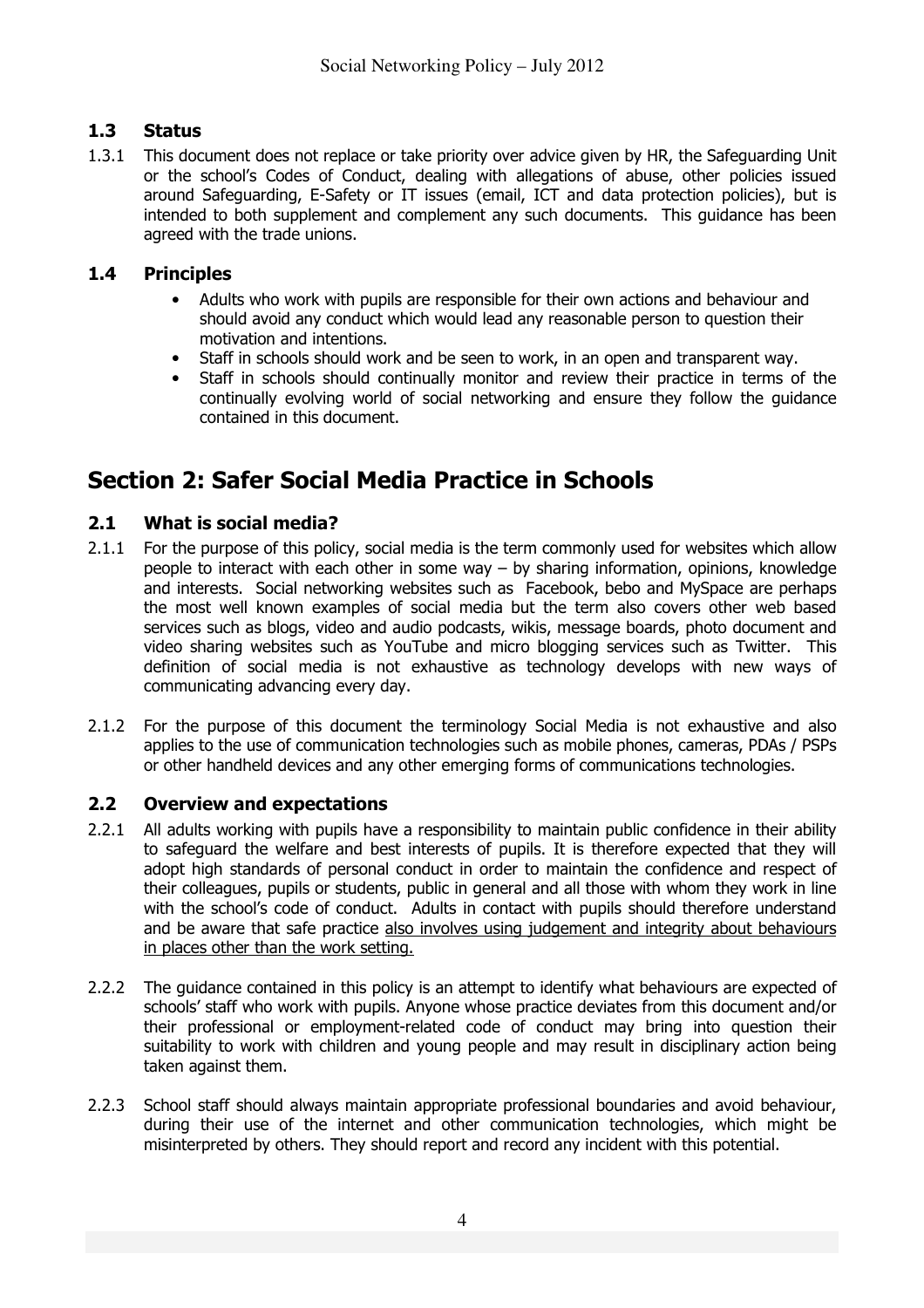# 2.3 Safer online behaviour

- 2.3.1 Managing personal information effectively makes it far less likely that information will be misused.
- 2.3.2 In their own interests staff need to be aware of the dangers of putting personal information onto social networking sites, such as addresses, home and mobile phone numbers. This will avoid the potential for pupils or their families or friends having access to staff outside of the school environment. It also reduces the potential for identity theft by third parties.
- 2.3.3 All staff, particularly new staff, should review their social networking sites when they join the school to ensure that information available publicly about them is accurate and appropriate. This includes any photographs that may cause embarrassment to themselves and the school if they are published outside of the site.
- 2.3.4 Staff should never 'friend' a pupil at the school where they are working onto their social networking site.
- 2.3.5 Staff should never use or access social networking sites of pupils and should never accept an invitation to 'friend' a pupil.
- 2.3.6 Confidentiality needs to be considered at all times. Social networking sites have the potential to discuss inappropriate information and employees need to ensure that they do not put any confidential information on their site about themselves, their employer, their colleagues, pupils or members of the public.
- 2.3.7 Employees need to ensure that when they are communicating about others, even outside of work, that they give due regard to the potential for defamation of character. Making allegations on social networking sites (even in their own time and in their own homes) about other employees, pupils or other individuals connected with the school, or another school, or Dorset County Council could result in formal action being taken against them.
- 2.3.8 Staff are also reminded that they must comply with the requirements of equalities legislation in their on-line communications.
- 2.3.9 Staff must never post derogatory remarks or offensive comments on-line or engage in online activities which may bring the school or Dorset County Council into disrepute.
- 2.3.10 Some social networking sites and other web-based sites have fields in the user profile for job title etc. If you are an employee of a school and particularly if you are a teacher, you should not put any information onto the site that could identify either your profession or the school where you work. In some circumstances this could damage the reputation of the school, the profession or the local authority.

# 2.4 Protection of personal information

- 2.4.1 Staff should ensure that they do not use school ICT equipment for personal use, e.g. camera or computers.
- 2.4.2 Staff should keep their personal phone numbers private and not use their own mobile phones to contact pupils or parents.
- 2.4.3 Staff should never share their work log-ins or passwords with other people.
- 2.4.4 Staff should not give their personal e-mail addresses to pupils or parents. Where there is a need for homework to be sent electronically the school e-mail address should be used.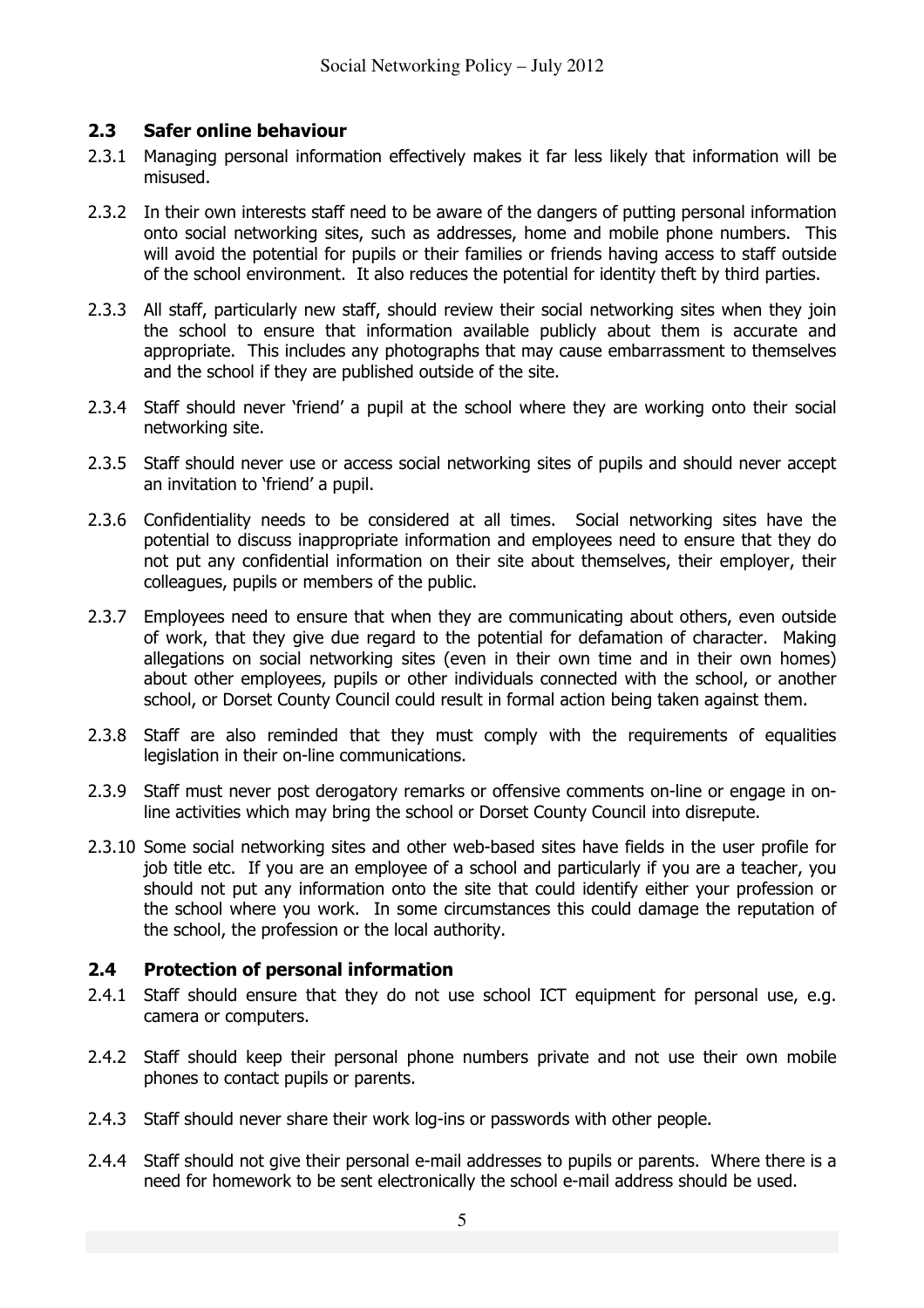- 2.4.5 Staff should keep a record of their phone's unique international mobile equipment identity (IMEI) number and keep their phone secure whilst on school premises.
- 2.4.6 Staff are advised to understand who is allowed to view the content on their pages of the sites they use and how to restrict access to certain groups of people.

# 2.5 Communication between pupils/schools staff

- 2.5.1 Communication between pupils and staff, by whatever method, should take place within clear and explicit professional boundaries.
- 2.5.2 This includes the wider use of technology such as mobile phones, text messaging, e-mails, digital cameras, videos, web-cams, websites and blogs.
- 2.5.3 It is the expectation that the school should provide a work mobile and e-mail address for communication between staff and pupils. Staff should not give their personal mobile numbers or personal e-mail addresses to pupils or parents.
- 2.5.4 Staff should not request, or respond to, any personal information from a pupil, other than that which might be appropriate as part of their professional role.
- 2.5.5 Staff should ensure that all communications are transparent and open to scrutiny. They should also be circumspect in their communications with pupils so as to avoid any possible misinterpretation of their motives or any behaviour which could be construed as 'grooming' in the context of sexual offending.
- 2.5.6 Staff should not give their personal contact details to pupils including e-mail, home or mobile telephone numbers, unless the need to do so is agreed with senior management and parents/carers.
- 2.5.7 E-mail or text communications between an adult and a pupil outside agreed protocols may lead to disciplinary and/or criminal investigations. This also includes communications through internet based web sites. Internal e-mail systems should only be used in accordance with the school's policy.

# 2.6 Social contact

- 2.6.1 Staff should not establish or seek to establish social contact via social media/other communication technologies with pupils for the purpose of securing a friendship or to pursue or strengthen a relationship.
- 2.6.2 There will be occasions when there are social contacts between pupils and staff, where for example the parent and teacher are part of the same social circle. These contacts however, will be easily recognised and openly acknowledged.
- 2.6.3 There must be awareness on the part of those working with pupils that some social networking contacts, especially where these are not common knowledge, can be misconstrued as being part of a grooming process. This can also apply to social networking contacts made through outside interests or through the staff member's own family.

# 2.7 Access to inappropriate images and internet usage

2.7.1 There are no circumstances that will justify adults possessing indecent images of children. Staff who access and possess links to such websites will be viewed as a significant and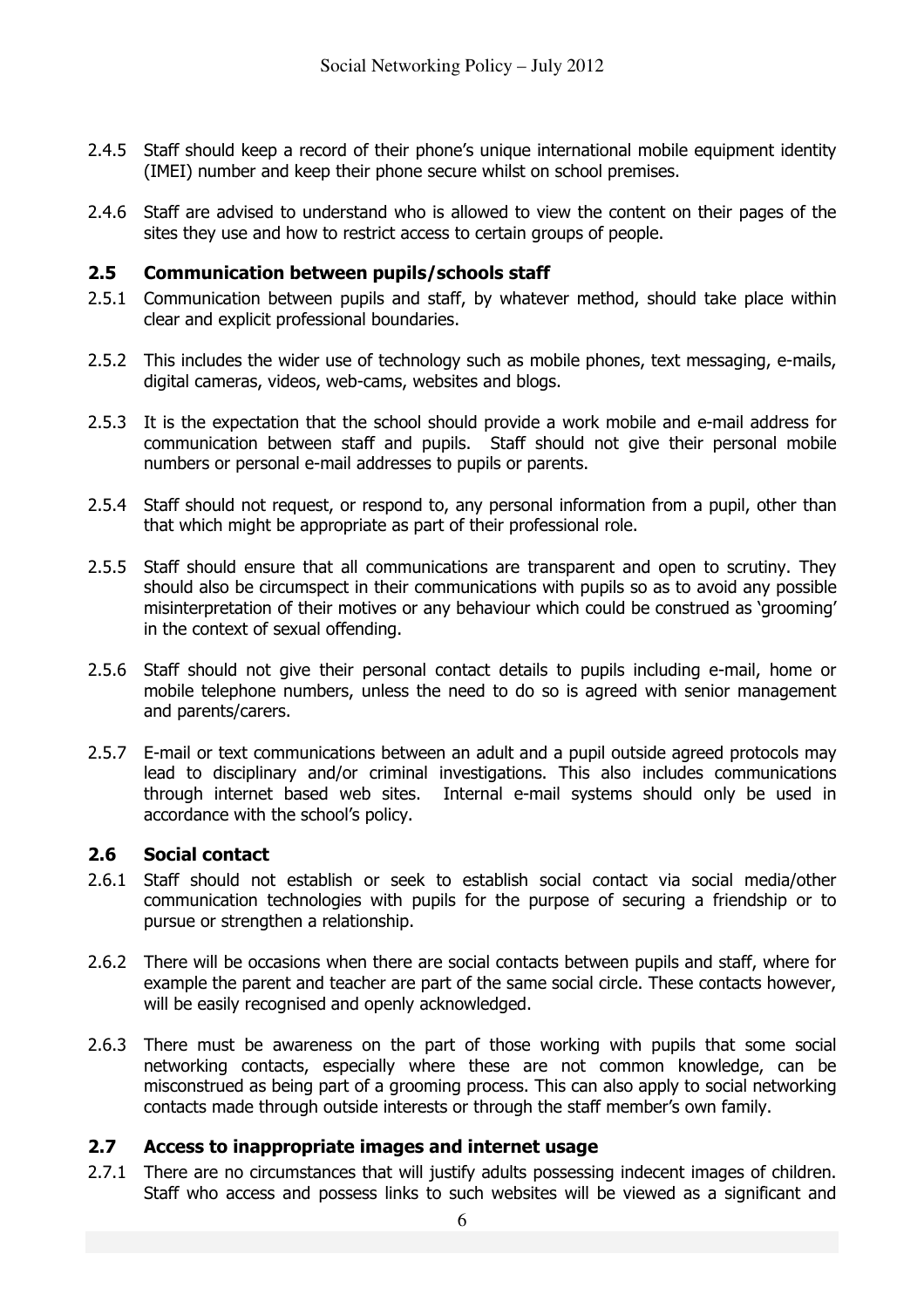potential threat to children. Accessing, making and storing indecent images of children is illegal. This will lead to criminal investigation and the individual being barred from working with children, if proven.

- 2.7.2 Staff should not use equipment belonging to their school/service to access any pornography; neither should personal equipment containing these images or links to them be brought into the workplace. This will raise serious concerns about the suitability of the adult to continue to work with children.
- 2.7.3 Adults should ensure that pupils are not exposed to any inappropriate images or web links. Schools and schools' staff need to ensure that internet equipment used by pupils have the appropriate controls with regards to access. e.g. personal passwords should be kept confidential.
- 2.7.4 Where indecent images of children are found by staff, the police and local authority designated officer (LADO) should be immediately informed. Schools should refer to the dealing with allegations of abuse against staff and volunteers policy and should not attempt to investigate the matter or evaluate the material themselves, as this may lead to evidence being contaminated which in itself can lead to a criminal prosecution.
- 2.7.5 Where other unsuitable material is found, which may not be illegal but which raises concerns about that member of staff, either HR or the LADO should be informed and advice sought. Schools should refer to the dealing with allegations of abuse against staff and volunteers policy and should not attempt to investigate or evaluate the material themselves until such advice is received.

# 2.8 Cyberbullying

- 2.8.1 Cyberbullying can be defined as 'the use of modern communication technologies to embarrass, humiliate, threaten or intimidate an individual in the attempt to gain power and control over them.'
- 2.8.2 Prevention activities are key to ensuring that staff are protected from the potential threat of cyberbullying. All employees are reminded of the need to protect themselves from the potential threat of cyberbullying. Following the advice contained in this guidance should reduce the risk of personal information falling into the wrong hands.
- 2.8.3 If cyberbullying does take place, employees should keep records of the abuse, text, emails, website or instant message and should not delete texts or e-mails. Employees are advised to take screen prints of messages or web pages and be careful to record the time, date and place of the site.
- 2.8.4 Staff may wish to seek the support of their trade union or professional association representatives or another colleague to support them through the process. Employees will also have access to the DCC staff counsellor, subject to funding being agreed.
- 2.8.5 Staff are encouraged to report all incidents of cyberbullying to their line manager or the headteacher. All such incidents will be taken seriously and will be dealt with in consideration of the wishes of the person who has reported the incident. It is for the individual who is being bullied to decide whether they wish to report the actions to the police.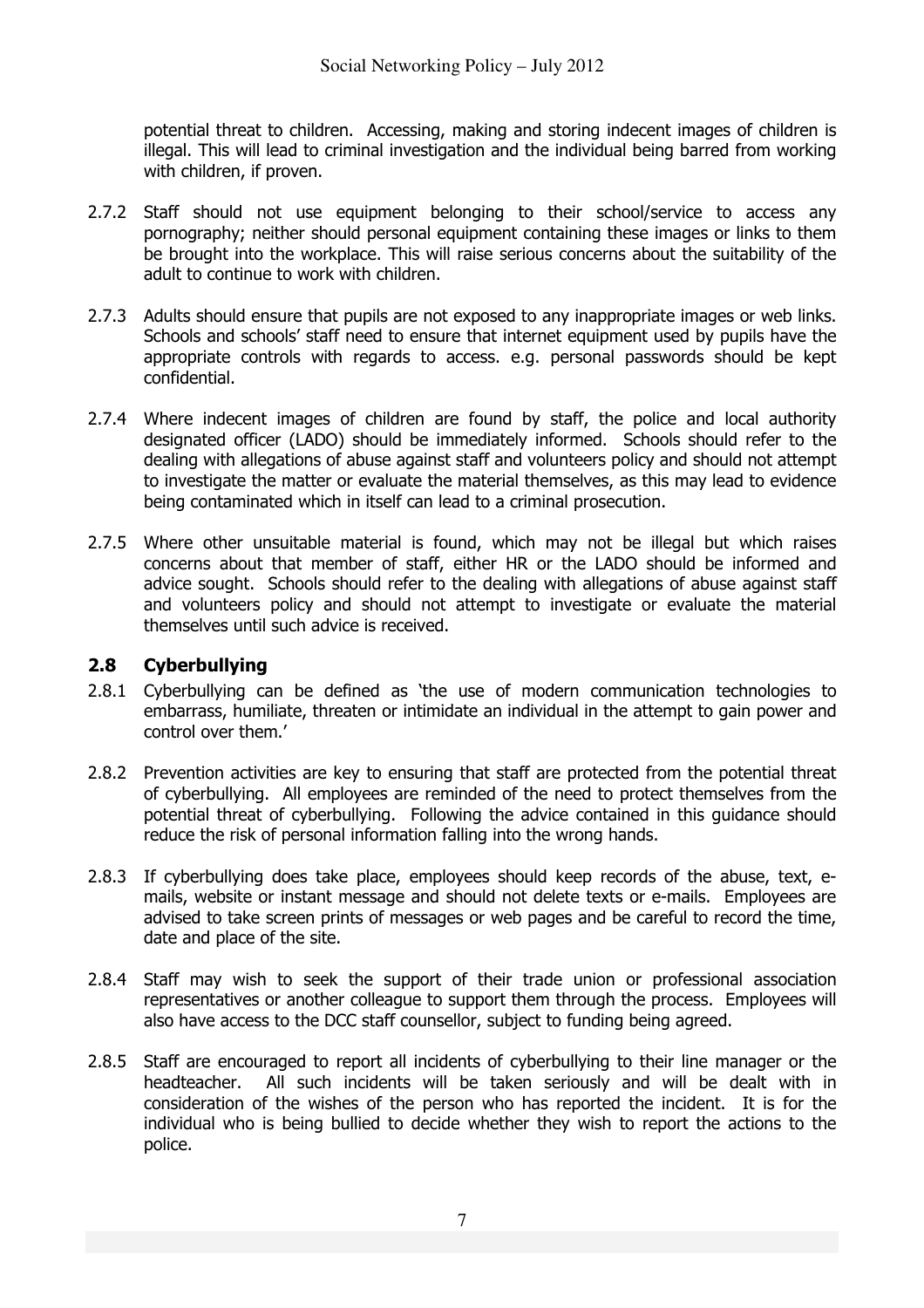# Section 3: Link with other policies

3.1.1 This policy should be read in conjunction with the following documents for schools:

| Link to Policy / Document                   | <b>Relevance</b>                                                                                                                      |
|---------------------------------------------|---------------------------------------------------------------------------------------------------------------------------------------|
| <b>IT Security Standards &amp; Policies</b> | The standards outlined in the schools IT Security Standards and<br>Policies documents should be followed when using social networking |
|                                             | sites.                                                                                                                                |
| <b>Disciplinary Policy and Procedure</b>    | Use of social networking sites which is not in accordance with this                                                                   |
|                                             | policy or the School's policies may amount to misconduct or gross                                                                     |
|                                             | misconduct under the school's disciplinary policy and procedure.                                                                      |
| <b>Fairness and Dignity at Work</b>         | Where use of social networking sites can be interpreted to constitute                                                                 |
| <b>Policy</b>                               | a form of bullying or harassment of another member of staff this may                                                                  |
|                                             | be dealt with under the fairness and dignity at work policy in the first                                                              |
|                                             | instance.                                                                                                                             |
| <b>Equal Opportunities Policy</b>           | Use of social networking sites should be at all times in accordance                                                                   |
|                                             | with the school's equal opportunities in employment policy.                                                                           |
| <b>Code of Conduct and Guidelines for</b>   | The code sets out the standards of conduct expected of employees                                                                      |
| <b>Safe Working Practices</b>               | including maintaining the school's reputation, non-disclosure of                                                                      |
| for the Protection of Children and          | confidential information and standards of behaviour expected.                                                                         |
| Staff                                       |                                                                                                                                       |
|                                             |                                                                                                                                       |
| <b>Guidance for Safer Working</b>           | This document provides safeguarding guidance for all employees who                                                                    |
| <u>Practice for Adults who Work with </u>   | work with children, young people and also vulnerable adults,                                                                          |
| <b>Children and Young People</b>            | including quidance around communication with young<br>people,                                                                         |
|                                             | photography and video.                                                                                                                |

3.1.2 All employees must adhere to, and apply the principles of the policy in all aspects of their work. Failure to do so may lead to action being taken under the disciplinary procedure.

# Section 4: Review of policy

4.1.1 Due to the ever changing nature of information and communication technologies it is best practice that this policy be reviewed annually and, if necessary, more frequently in response to any significant new developments in the use of technologies, new threats to esafety or incidents that have taken place.

"We have reviewed this policy in line with the single equality seven strands: race/ethnicity, gender, religion/faith/belief, sexual orientation, transgender, age and rural isolation/exclusion/deprivation."

**Signed** 

Chair of Personnel and Curriculum Committee Date July 2012

Review Date: July 2013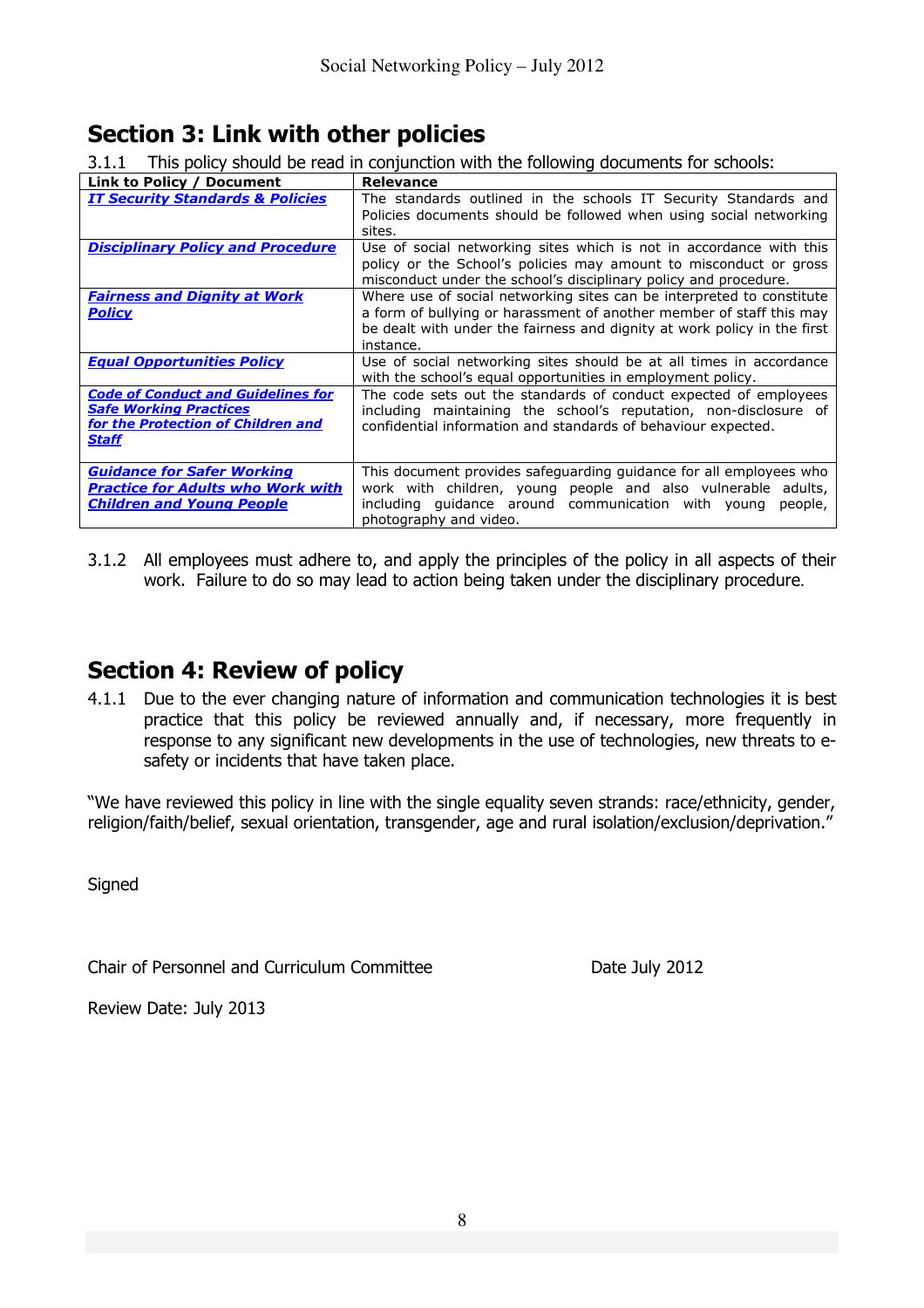# Section 5: Appendices

# Appendix A – Relevant legislation

Schools staff should be aware of the legislative framework which currently surrounds use of social media / communication technology in the UK. It is important to note that in general terms an action that is illegal if committed offline is also illegal if committed online.

# Computer misuse act 1990

This Act makes it an offence to:

- Erase or amend data or programs without authority;
- Obtain unauthorised access to a computer;
- "Eavesdrop" on a computer;
- Make unauthorised use of computer time or facilities:
- Maliciously corrupt or erase data or programs;
- Deny access to authorised users.

## Data protection act 1998

This protects the rights and privacy of individual's data. To comply with the law, information about individuals must be collected and used fairly, stored safely and securely and not disclosed to any third party unlawfully. The Act states that personal data must be:

- Fairly and lawfully processed;
- Processed for limited purposes;
- Adequate, relevant and not excessive;
- Accurate;
- Not kept longer than necessary;
- Processed in accordance with the data subject's rights;
- Secure;
- Not transferred to other countries without adequate protection.

#### Freedom of information act 2000

The Freedom of Information Act gives individuals the right to request information held by public authorities. All public authorities and companies wholly owned by public authorities have obligations under the Freedom of Information Act. When responding to requests, they have to follow a number of set procedures.

#### Communications act 2003

Sending by means of the Internet a message or other matter that is grossly offensive or of an indecent, obscene or menacing character; or sending a false message by means of or persistently making use of the Internet for the purpose of causing annoyance, inconvenience or needless anxiety is guilty of an offence liable, on conviction, to imprisonment. This wording is important because an offence is complete as soon as the message has been sent: there is no need to prove any intent or purpose.

#### Malicious communications act 1988

It is an offence to send an indecent, offensive, or threatening letter, electronic communication or other article to another person.

#### Regulation of investigatory powers act 2000

It is an offence for any person to intentionally and without lawful authority intercept any communication. Monitoring or keeping a record of any form of electronic communications is permitted, in order to:

• Establish the facts;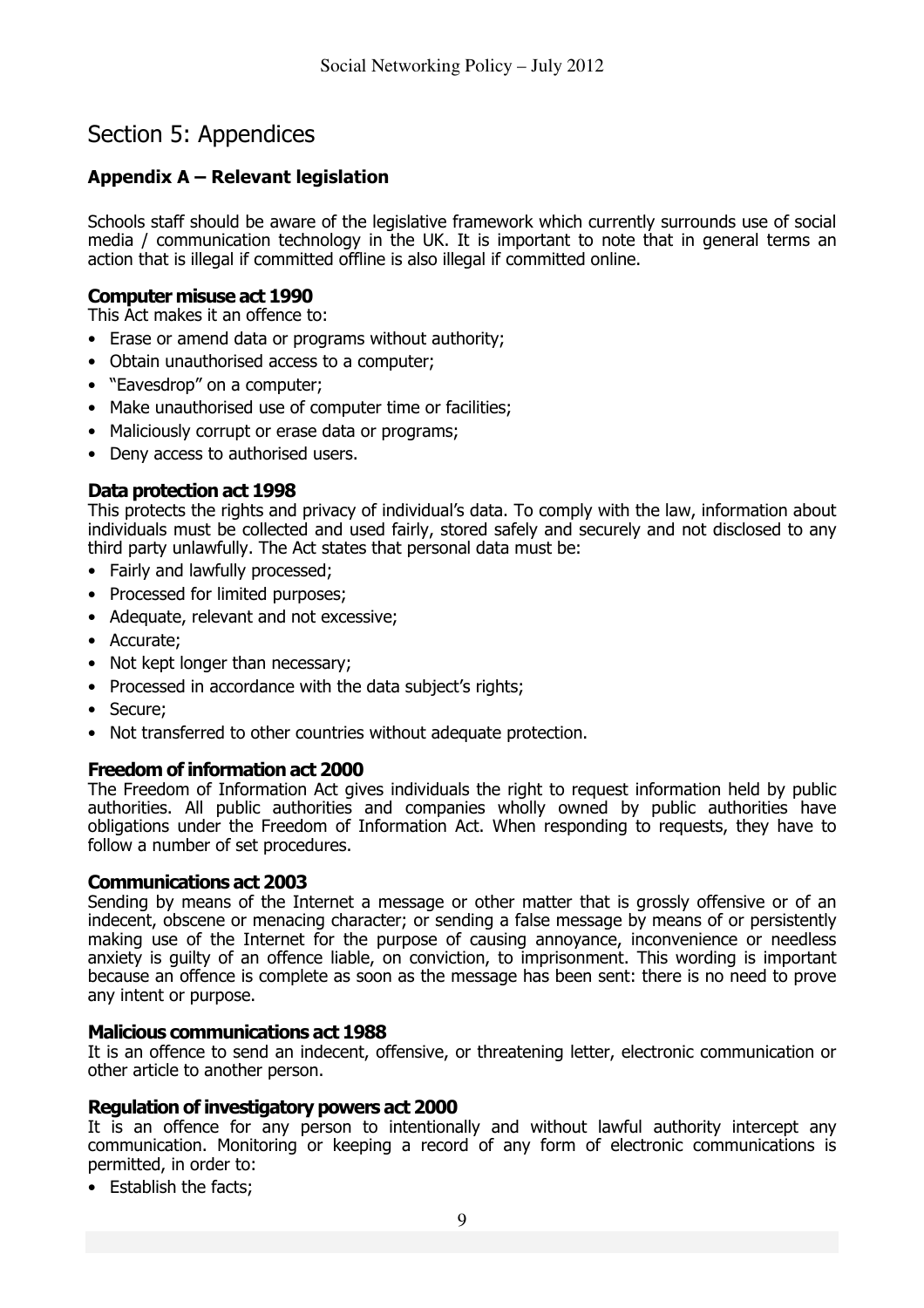- Ascertain compliance with regulatory or self-regulatory practices or procedures;
- Demonstrate standards, which are or ought to be achieved by persons using the system;
- Investigate or detect unauthorised use of the communications system;
- Prevent or detect crime or in the interests of national security;
- Ensure the effective operation of the system.
- Monitoring but not recording is also permissible in order to:
- Ascertain whether the communication is business or personal;
- Protect or support help line staff.
- The school reserves the right to monitor its systems and communications in line with its rights under this act.

## Trade Marks act 1994

This provides protection for Registered Trade Marks, which can be any symbol (words, shapes or images) that are associated with a particular set of goods or services. Registered Trade Marks must not be used without permission. This can also arise from using a Mark that is confusingly similar to an existing Mark.

## Copyright, designs and patents act 1988

It is an offence to copy all, or a substantial part of a copyright work. There are, however, certain limited user permissions, such as fair dealing, which means under certain circumstances permission is not needed to copy small amounts for non-commercial research or private study. The Act also provides for Moral Rights, whereby authors can sue if their name is not included in a work they wrote, or if the work has been amended in such a way as to impugn their reputation. Copyright covers materials in print and electronic form, and includes words, images, and sounds, moving images, TV broadcasts and other media (e.g. youtube).

### Telecommunications act 1984

It is an offence to send a message or other matter that is grossly offensive or of an indecent, obscene or menacing character. It is also an offence to send a message that is intended to cause annoyance, inconvenience or needless anxiety to another that the sender knows to be false.

#### Criminal justice & public order act 1994

This defines a criminal offence of intentional harassment, which covers all forms of harassment, including sexual. A person is guilty of an offence if, with intent to cause a person harassment, alarm or distress, they: -

- Use threatening, abusive or insulting words or behaviour, or disorderly behaviour; or
- Display any writing, sign or other visible representation, which is threatening, abusive or insulting, thereby causing that or another person harassment, alarm or distress.

#### Racial and religious hatred act 2006

This Act makes it a criminal offence to threaten people because of their faith, or to stir up religious hatred by displaying, publishing or distributing written material which is threatening. Other laws already protect people from threats based on their race, nationality or ethnic background.

#### Protection from harassment act 1997

A person must not pursue a course of conduct, which amounts to harassment of another, and which he knows or ought to know amounts to harassment of the other. A person whose course of conduct causes another to fear, on at least two occasions, that violence will be used against him is guilty of an offence if he knows or ought to know that his course of conduct will cause the other so to fear on each of those occasions.

### Protection of children act 1978

It is an offence to take, permit to be taken, make, possess, show, distribute or advertise indecent images of children in the United Kingdom. A child for these purposes is anyone under the age of 18. Viewing an indecent image of a child on your computer means that you have made a digital image.